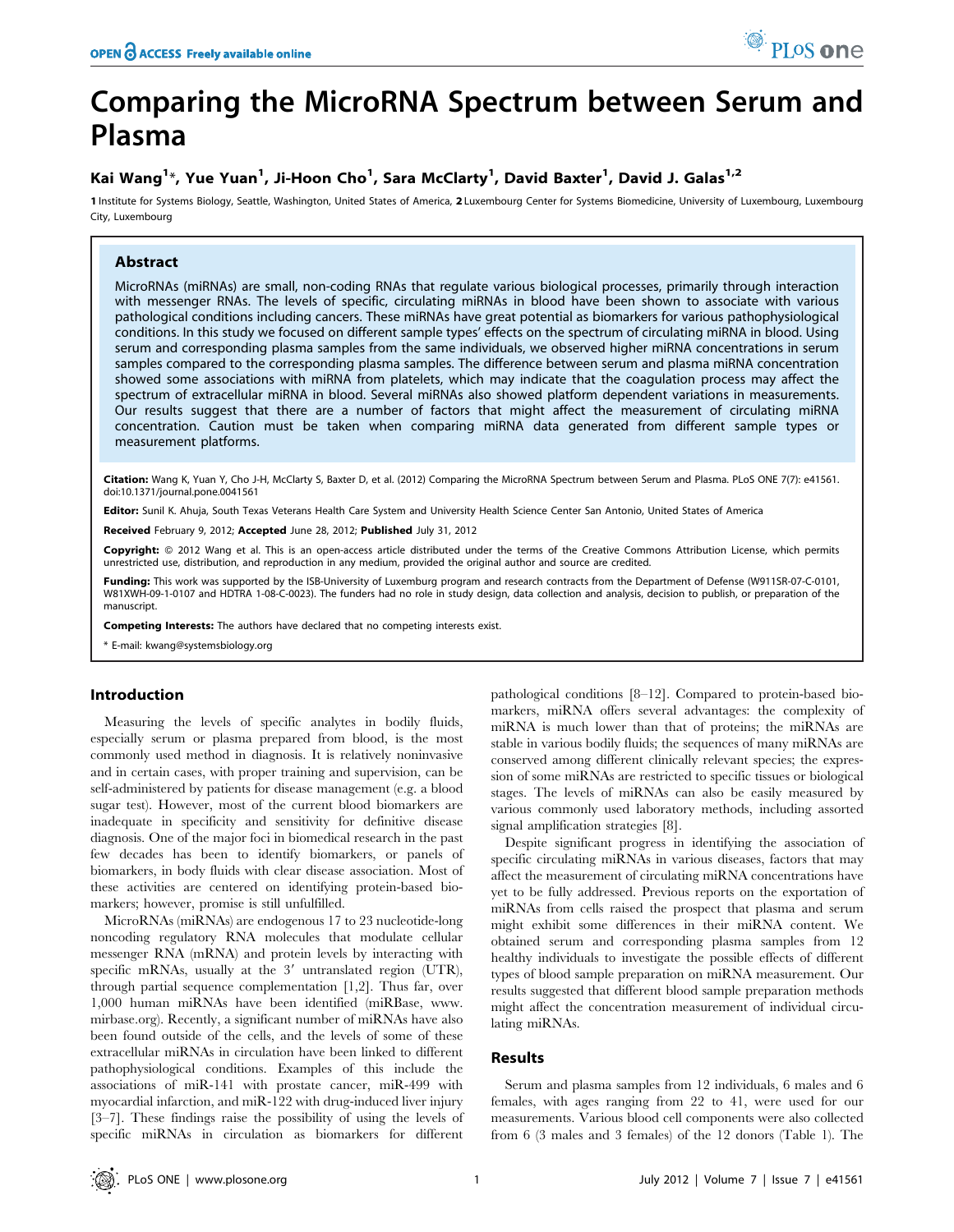general sample information and concentrations of isolated RNA are listed on Table 1. No significant association between RNA concentration with either the gender or the age of the donor was observed. However the sera showed a higher RNA concentration than the corresponding plasma samples (with a p value of 0.0312 calculated by two-sample t-test). WBC, RBC, and platelets had much higher RNA concentrations than either plasma or serum, as expected. Unlike the RNA from RBC or WBC, the pattern of platelet total RNA is similar to serum and plasma on bioanalyzer (Figure S1).

## Plasma and Serum Contained Significant Number of miRNAs

a) miRNA measured by Taqman card. The serum and plasma miRNA spectrum from 6 normal individuals (3 males and 3 females) was profiled with Taqman miRNA panel (Table 1). The number of detectable miRNA species from these samples ranged from 137 (in ID-6 plasma) to 234 (in ID-1 plasma) (Table 1). 106 miRNAs could be seen in all plasma samples, 118 in all serum samples, and 98 miRNAs could be seen in all plasma and serum samples tested (Table S1). No significant correlation between the number of detectable miRNA species with either the gender of the donor, the type of sample used (serum or plasma), or the RNA concentration was observed. Based on the 40-Ct values, there is no statistically significant difference between serum and plasma's miRNA concentrations (p-value  $= 0.3991$  from two-sample t-test) (Table S1 and Figure 1A). However, the serum samples always showed higher concentrations than plasma when we measured specific miRNA levels with individual QPCR Taqman primers regardless of the results from the initial Taqman card profiling, examples are shown in Figure 2. Based on the Taqman card measurement results, the most abundant miRNA species was miR-223 for all the serum samples and one of the plasma samples tested (Table S3).

The coefficient of variation (standard deviation/mean of concentration) for individual miRNA across samples from different donors was determined. Among the 6 plasma samples, miR-101 showed the highest concentration variation and miR-185 had the most consistent concentration (Table 2). In sera, miR-576-3p and miR-345 had the highest and lowest concentration variations, respectively. Interestingly, the levels of MammU6, RNU44 (SNORD 44) and RNU48 (SNORD48) which had been used to normalize miRNA concentration measurements were not consistently detected in the serum and plasma samples tested. In addition, the concentrations of these RNAs also showed significant variations among samples (Table S1).

b) miRNA measured by Exiqon panels. With Exiqon QPCR panels, the number of detectable miRNAs among different samples ranged from 123 to 296, with an average of 181 in plasma and 204 in serum. Among them, 90 miRNAs were shared in all plasma samples, 99 in all serum samples, and 83 in both (Table 1 and Table S2). Similar to Taqman results, no significant association between the numbers of detectable miRNA in relation to either gender or RNA concentrations was observed. Serum has more detectable miRNAs than plasma (Table 1). Most of the miRNAs in serum showed higher concentrations than the corresponding plasma samples (with a p-value  $= 0.0379$  from two-sample t-test) (Table S2 and Figure 1B). The higher concentration of miRNAs in serum samples was also demonstrated with individual QPCR primers on some of the miRNAs, examples are shown in Figure 3. Except for one serum sample (sample 55- 29515), miR-451 was the most abundant miRNA species based on the results of Exiqon miRNA QPCR panel (Table S3).

The coefficient of variation was used to determine the concentration variation of miRNAs measured by Exiqon panels. In plasma, miR-22 showed the highest concentration variation while miR-92a had the most stable concentration across samples. In serum, miR-29c and miR-720 had the highest and lowest concentration variations, respectively (Table 2). Like the Taqman miRNA measurement results, U6 and some SNORD RNAs were not consistently detected in both serum and plasma samples tested (Table S2).

## The Results between Two QPCR Platforms Showed Low Consistency

Samples from 4 individuals were profiled with both Taqman and Exiqon miRNA QPCR panels. Based on the primer annotations, 358 miRNAs were in common between Taqman card A and Exiqon plate I and II. After combining the two datasets, 67 miRNAs could be detected in all 4 serum and plasma samples by both platforms. The average miRNA concentration of the 67 commonly detectable miRNAs showed 6.7 Ct values higher in Taqman than the Exiqon measurements. This was probably caused by the pre-amplification step implemented in the Taqman miRNA measurement protocol. Within each platform, both Taqman and Exiqon exhibited high correlations between serum and corresponding plasma samples (based on the 40-Ct values) (Figure S2A). However, the 67 commonly detectable miRNAs in both plasma and serum samples showed very low correlations between the two platforms (Figure S2B).

When comparing the measurements between platforms, there were several miRNAs that showed platform-associated amplification; for example, miR-107 showed a much better amplification with Exiqon compared to Taqman (Figure 4 and Tables S1 and S2).

### Blood Cells Components Contained a Significant Amount of Detectable miRNAs

As expected, the blood cells had more detectable miRNA species, ranging from 280 to 477, compared to their serum or plasma counterparts (Tables 1 and Table S2). A significant number of these miRNAs (206 of them) were shared among all blood cell components. Either miR-223 or miR-451 was the most abundant miRNA in all RBC, WBC and platelet samples (Table S3). It is interesting to note that the concentration of miR-223 was relatively low in RBC compared to WBC and platelets. As in serum and plasma, U6 and SNORD RNAs were not detected in all samples, especially in platelets (Table S2). The degree of concentration variations of individual miRNAs in the WBC, RBC and platelet samples from different donors was also examined, and. the most variable and the most stable miRNA species were listed, respectively in Table 3.

### A Number of miRNAs are Presented in Specific Blood Components

Of the 742 miRNAs in Exiqon panels, 178 were never detected in any of the samples tested including serum, plasma and their corresponding blood cell components. There were 206 miRNA species that can be detected in all blood cell components (WBC, RBC and Platelets) and 80 were in all samples tested (WBC, RBC, Platelets, serum and plasma). Based on our criteria, there were 26 miRNAs can only be seen in RBC samples and 1 miRNA unique to WBC (miR-24-5p) (Tables S2 and S4).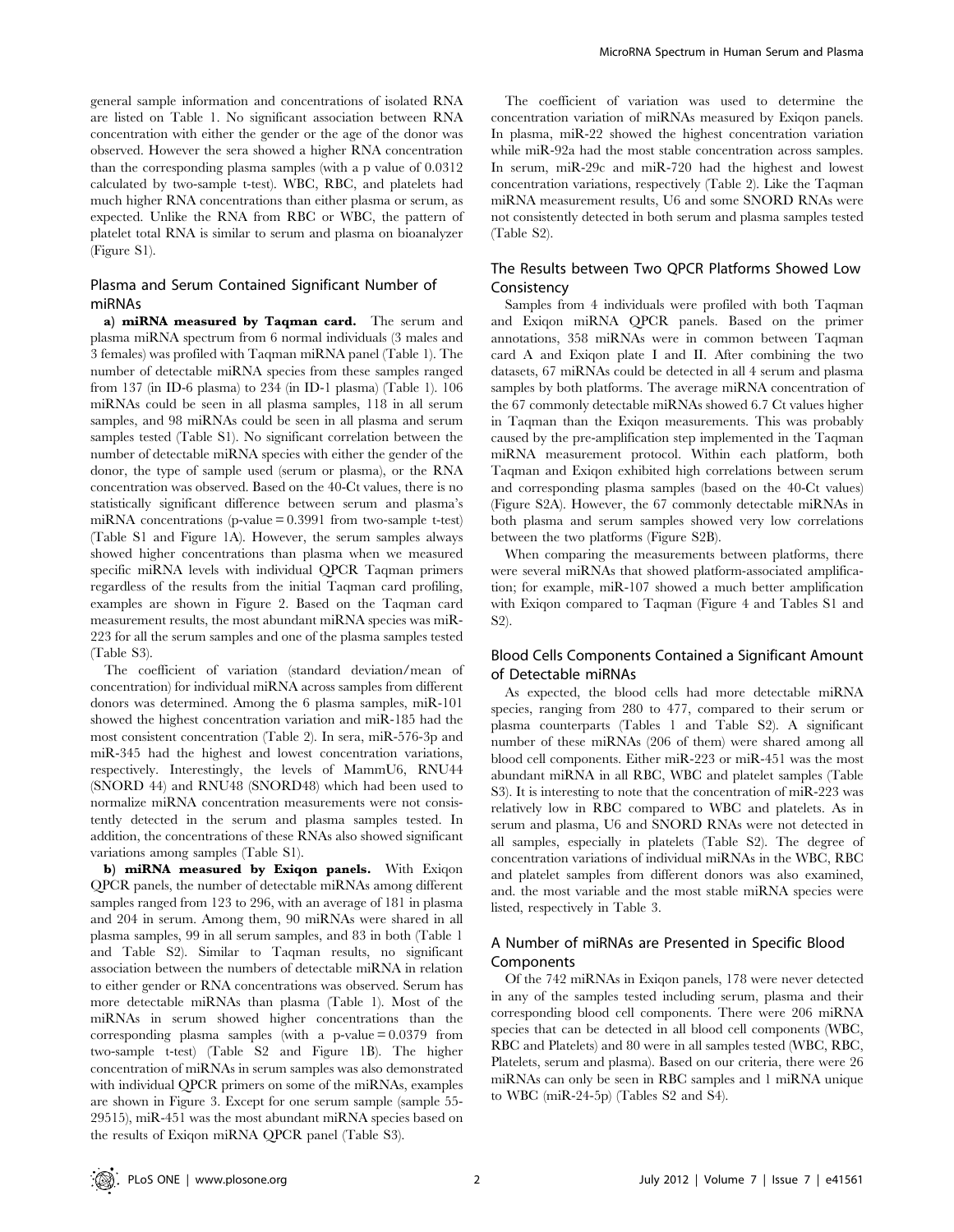|                   |                                       |                |       |                           | Table 1. General information on samples and measurement results. |                       |                         |                         |                       |               |                                    |       |                             |           |                          |                    |
|-------------------|---------------------------------------|----------------|-------|---------------------------|------------------------------------------------------------------|-----------------------|-------------------------|-------------------------|-----------------------|---------------|------------------------------------|-------|-----------------------------|-----------|--------------------------|--------------------|
|                   |                                       |                |       |                           |                                                                  |                       |                         |                         |                       |               |                                    |       |                             |           |                          |                    |
| Sample ID Gender  |                                       | Age            |       | RNA Concentration (ng/mL) |                                                                  |                       |                         | Measurement<br>Platform |                       |               | Number of Detectable miRNA Species |       |                             |           |                          |                    |
|                   |                                       |                | Serum | Plasma                    | <b>Platelets</b>                                                 | Red<br>Blood<br>Cells | White<br>Blood<br>Cells | Taqman<br>Panels        | Exiqon<br>Panels      | $(Ct < = 35)$ | Taqman qPCR Panels                 |       | Exiqon qPCR Panels (Ct<=35) |           |                          |                    |
|                   |                                       |                |       |                           |                                                                  |                       |                         |                         |                       | Serum         | Plasma                             | Serum | Plasma                      | Platelets | Red Blood White<br>Cells | <b>Blood Cells</b> |
| 55-29512          | female                                | 35             | 97    | 25                        | 142                                                              | 3745                  | 2418                    |                         | $\times$              |               |                                    | 185   | 200                         | 341       | 454                      | 374                |
| 55-29515          | female                                | 39             | 57    | 20                        | 70                                                               | 4371                  | 1167                    |                         | $\boldsymbol{\times}$ |               |                                    | 156   | 164                         | 288       | 477                      | 391                |
| 11-39685          | female                                | $\overline{4}$ | 32    | $\overline{1}$            | 75                                                               | 3999                  | 1249                    |                         | $\times$              |               |                                    | 194   | 201                         | 285       | 450                      | 397                |
| 11-39684          | male                                  | 35             | 108   | 35                        | 73                                                               | 3491                  | 1137                    |                         | $\times$              |               |                                    | 240   | 212                         | 301       | 421                      | 359                |
| 11-39686          | male                                  | $\frac{4}{1}$  | 37    | $\overline{21}$           | 57                                                               | 2444                  | 862                     |                         | $\times$              |               |                                    | 195   | 161                         | 309       | 471                      | 395                |
| 11-39691          | male                                  | $\frac{4}{3}$  | 80    | 32                        | 42                                                               | 2481                  | 1618                    |                         | $\boldsymbol{\times}$ |               |                                    | 123   | 123                         | 280       | 457                      | 374                |
| $\overline{D}$ -3 | female                                | 22             | 39    | 36                        |                                                                  |                       |                         | $\times$                | $\times$              | 172           | 158                                | 274   | 200                         |           |                          |                    |
| $\overline{a}$    | female                                | 29             | 67    | 49                        |                                                                  |                       |                         | ×                       |                       | 163           | 198                                |       |                             |           |                          |                    |
| $\overline{C}$ -g | female                                | 29             | 75    | 32                        |                                                                  |                       |                         | $\times$                | $\times$              | 174           | 178                                | 296   | 267                         |           |                          |                    |
| $\overline{a}$    | male                                  | 28             | 70    | 80                        |                                                                  |                       |                         | ×                       | ×                     | 198           | 234                                | 216   | 174                         |           |                          |                    |
| $D-2$             | male                                  | 29             | 38    | 39                        |                                                                  |                       |                         | ×                       | $\times$              | 192           | 157                                | 194   | 141                         |           |                          |                    |
| 9−Q               | male                                  | ≨              | 97    | $\overline{40}$           |                                                                  |                       |                         | $\times$                |                       | 139           | 137                                |       |                             |           |                          |                    |
|                   | doi:10.1371/journal.pone.0041561.t001 |                |       |                           |                                                                  |                       |                         |                         |                       |               |                                    |       |                             |           |                          |                    |

MicroRNA Spectrum in Human Serum and Plasma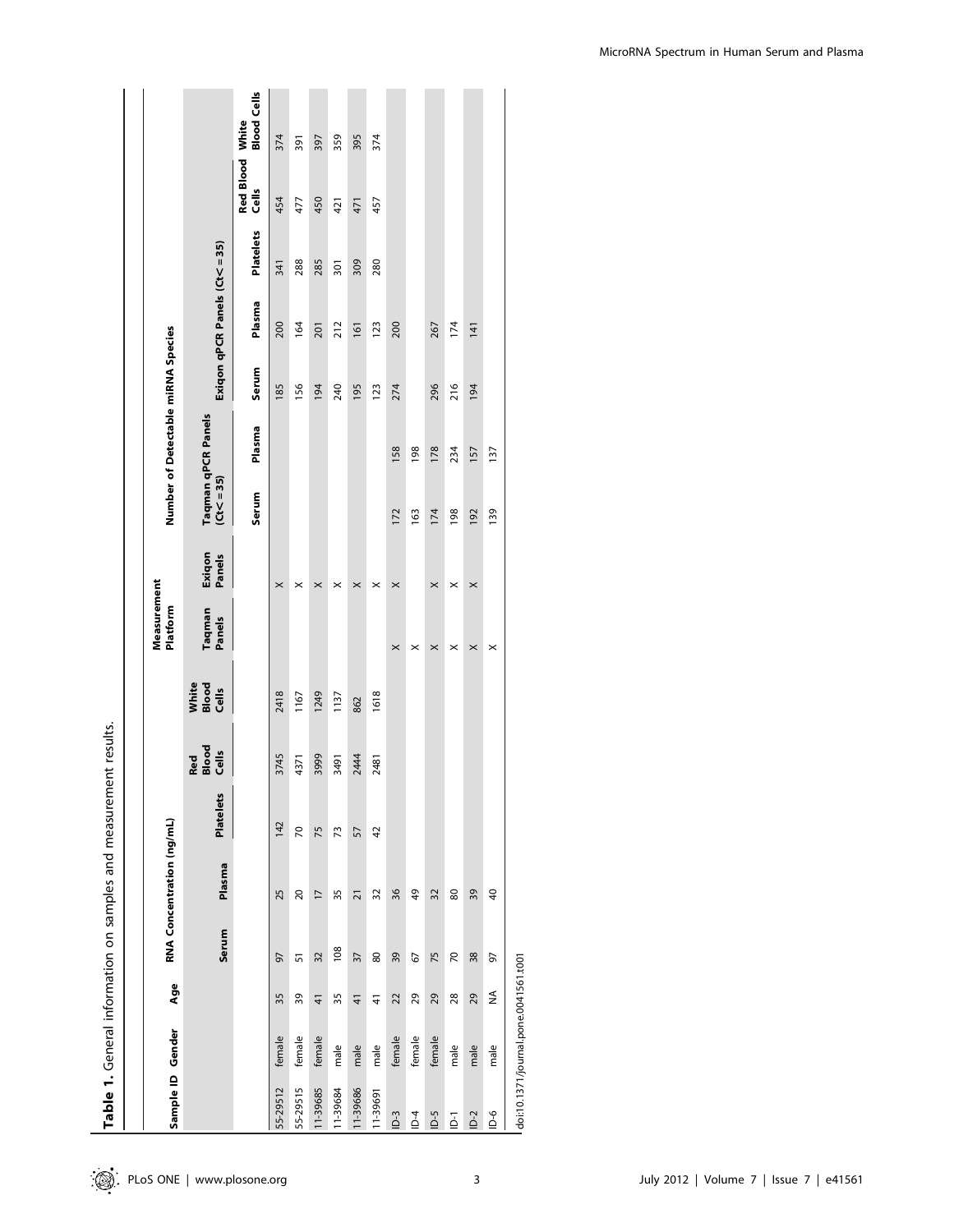

Figure 1. Comparing the individual miRNA concentrations between serum and plasma. The average concentrations (40-Ct values) of detected miRNAs in all serum and plasma samples within each platform were plotted – each point represents the average from all individuals of a specific miRNA. The Y-axis represents the average miRNA concentrations in serum and X-axis is the average concentration of corresponding plasma. The results from Taqman are showed in panel A and Exiqon are showed in panel B. doi:10.1371/journal.pone.0041561.g001

#### Discussion

There is a more than two-fold difference in the number of detectable miRNA species between the lowest (123 detectable miRNA in serum or plasma sample from 11-39691 with Exiqon panel) and highest (296 detectable miRNA in serum sample from ID-5 with Exiqon panel) number among serum and plasma samples tested (Table 1). However, no correlation between the number of detected miRNAs and the concentration of RNAs obtained was observed (Table 1). Therefore, the common practice of using similar amounts of RNAs might not be the best approach for circulating miRNA measurements. The difference in the number of detectable miRNA in the samples may have some physiological implications. However, it is difficult to interpret the significance of this difference without more detailed clinical information about the normal donors.

For miRNA measurement, data normalization is still a challenge, especially for circulating miRNA. Several small RNA species, such as U6 and SNORD RNAs have been used in miRNA data normalization. However, they are either not detectable or have very high concentration variations across different samples in our study (Tables S1 and S2). This observation suggests that RNAs like U6 or SNORD might not be suitable for normalizing extracellular miRNA measurements.

The levels of tissue-specific miRNAs in circulation have been advanced as potential blood biomarkers for various pathologies in specific organs. For example, the liver-specific miR-122 in druginduced liver injury [12,13], the muscle-specific miR-133a and b in muscle injury [13] and heart-specific miR-208 and miR-499 in myocardial infarction [5,14]. Most of these miRNAs are not routinely detectable in the normal serum or plasma samples used in this study (Table S1). This supports the possibility of using the levels of these organ-specific miRNAs in circulation as biomarkers for site-specific pathologies.

#### RNA Including miRNAs May be Released from Blood Cells into Serum During Coagulation Process

Since the serum and plasma were collected at the same time from the same individual, the higher RNA concentration in serum (in 10 out of 12 samples) (Table 1) suggests that additional RNA was released from cells during the coagulation process. Cell lysis, especially the highly abundant red blood cells, during the coagulation process is one of the plausible explanations for this RNA concentration difference between serum and plasma. However, the concentrations of some of the highly abundant miRNA species in blood cell components such as, miR-150 in WBCs, miR-16 in RBCs and miR-126 in platelets were almost the same between serum and plasma (Table S2). In addition, the miRNA concentration difference between serum and plasma showed some associations with miRNA spectrum in platelets and WBCs, instead of the most abundant cell population, RBCs, in the blood (Figure S3).

This RNA concentration difference between serum and plasma is consistent with the idea of RNA/miRNA 'trafficking'' between cellular compartments and the extracellular environment [7,15– 21]. During the coagulation process, blood cells are exposed to a ''stressful environment'' which may ''stimulate'' the release of certain miRNAs and other RNAs, as was observed when cells were exposed in vitro to serum-free conditions [7]. In addition, the platelets also contained significant amounts of RNA (Table 1) [22] which might also be released into the serum during the coagulation process.

The difference of molecular composition between serum and plasma is well documented [23–27]. For example, the coagulation process increases sample-to-sample variations on the observed proteome which makes data analysis and comparison difficult. Our miRNA study yields a similar conclusion and suggests that plasma may be the sample of choice in studying circulating miRNA, since RNA released during the coagulation process may change the true repertoire of circulating miRNA. When using archived samples in circulating miRNA studies, special attention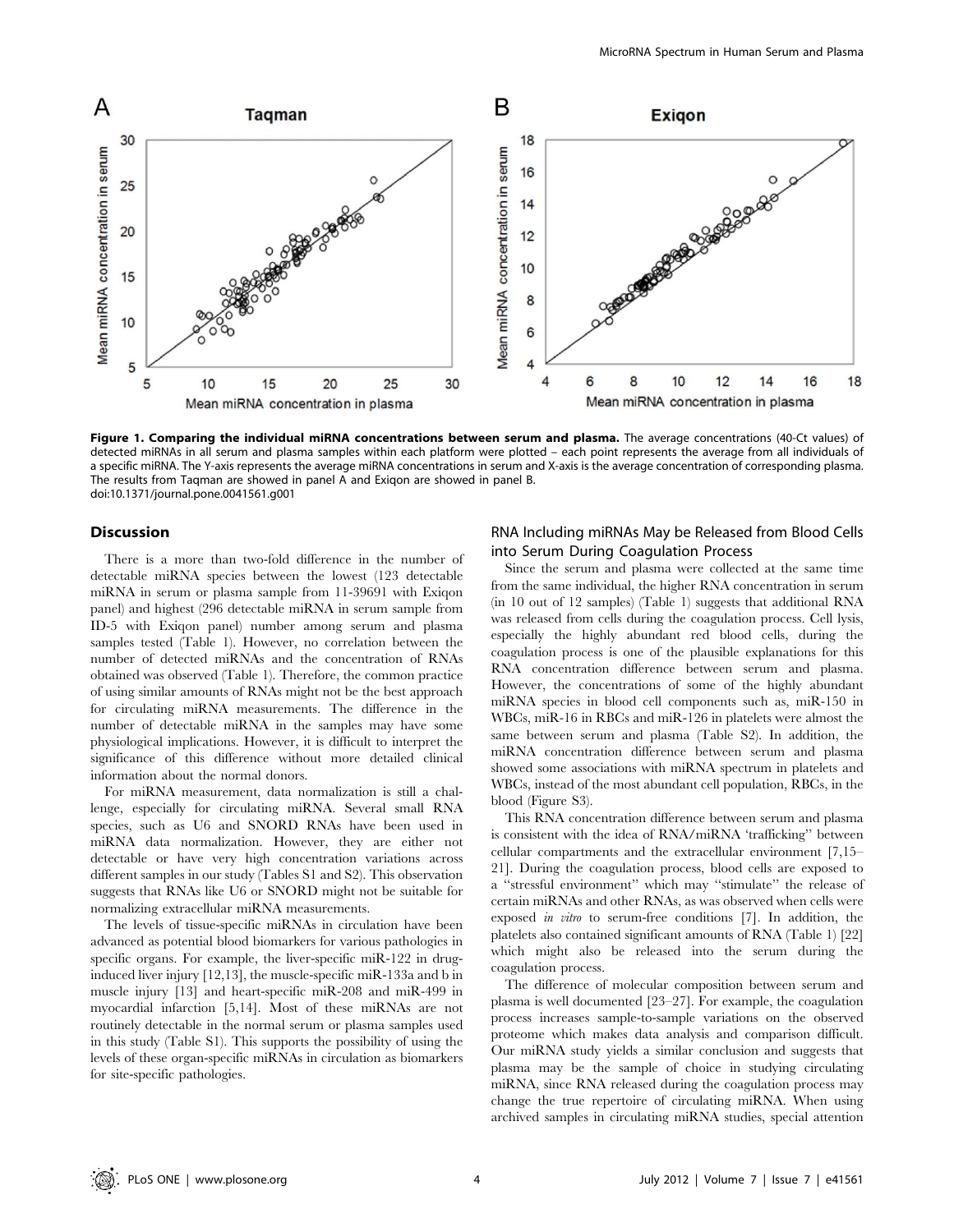

Figure 2. Examples of miRNA concentration differences between serum and plasma using individual Taqman QPCR primers. The sample IDs were listed on the X-axis and the miRNA concentrations were displayed on the Y-axis (in 40-Ct value). The miRNA IDs were indicated on top of the graph. Open bars represent plasma samples and the solid bars represent the corresponding serum samples. The values of standard derivation were obtained from three independent measurements. The original measurement results from Taqman card showed higher 40-Ct values since a pre-amplification step was employed. Two-way ANOVA was used to determine the statistical significance of the miRNA concentration differences between serum and plasma (p-values are shown in the figure). doi:10.1371/journal.pone.0041561.g002

must be given to this difference, since the majority of the archived samples are stored as serum.

## The Concentration for Some miRNAs may be Affected by Gender and the Measurement Platform

Gender-associated molecular differences have been reported in serum and platelet proteomes recently [28–30]. In addition to the concentration differences of some miRNAs between serum and plasma, a number of miRNAs showed concentration differences between genders. For example, miR-130b and miR-18b have slightly higher concentrations in male serum samples measured by Taqman platform (Table S1). This gender-associated circulating miRNA concentration difference has also been observed recently [31]. Even though the biological implications of these differences are yet to be determined, we cannot exclude the possibility that they are involved in some gender-associated functions.

The poor agreement among different miRNA measurement platforms has been reported earlier [32,33]. The observation of low measurement consistency between the two commonly used QPCR miRNA measurement platforms and miRNA concentration differences between serum and plasma further illustrate the need for a commonly accepted miRNA measurement platform and sample preparation method, so that cross-study comparisons and independent data validations can be performed more effectively.

While there are numerous encouraging reports on the use of specific circulating miRNAs as biomarkers for various pathological conditions, it is important to understand factors that might affect the measurement of extracellular miRNA concentration and take these explicitly into account in diagnostic protocols. Our results suggest that circulating miRNA levels may be affected by various intrinsic and extrinsic factors including: the gender of the donor, the measurement platform used, and type of samples obtained. Even though some of these intrinsic factors may be associated with specific biological activities; however, with limited samples used in the study, it is not our intention to further interpret the results for its biological implications. Our findings simply illustrate the need for a larger and more comprehensive study with additional serum and plasma samples from better controlled donors in order to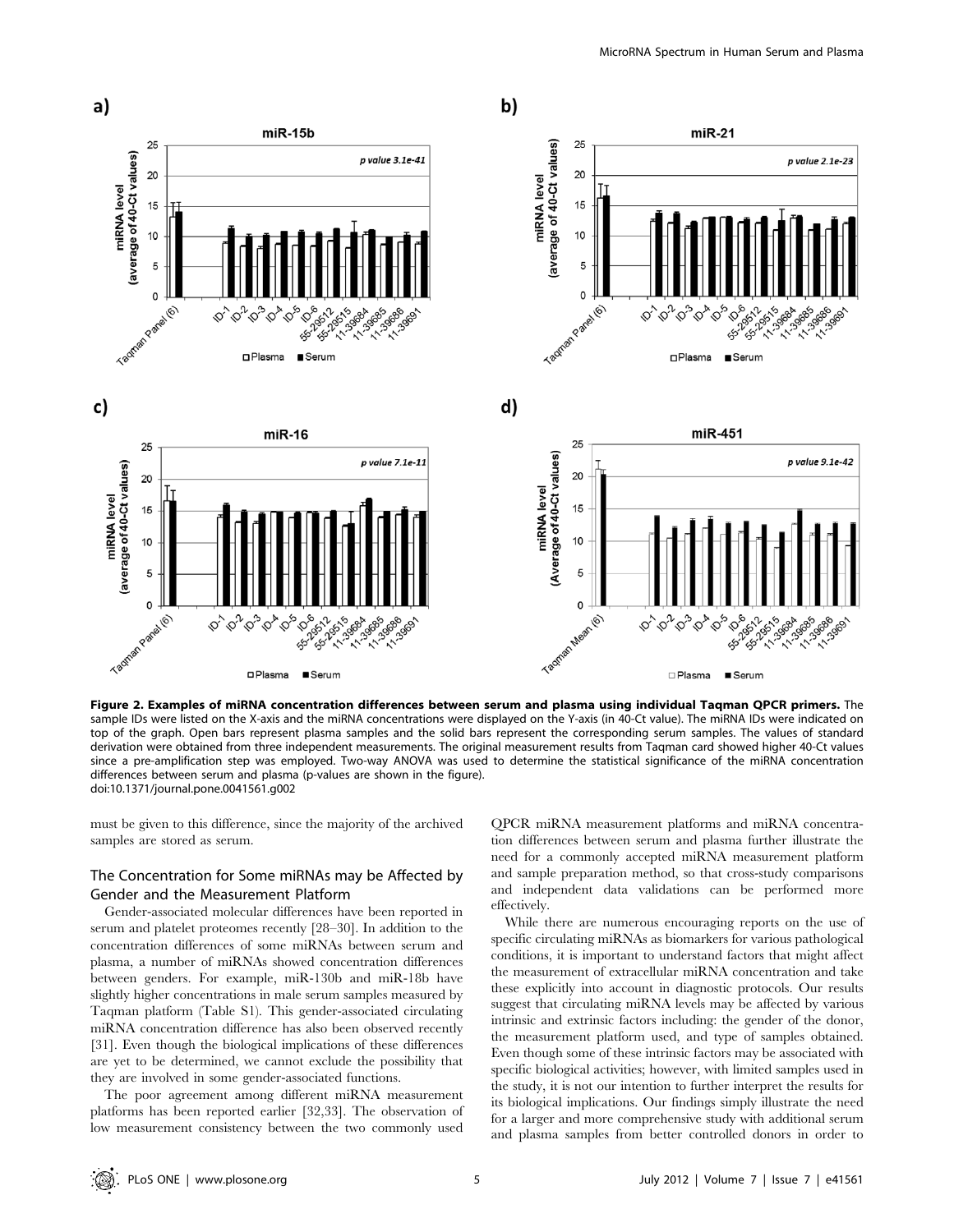Table 2. The list of miRNAs with the most and least concentration variations in serum and plasma samples and measurement platforms.

| <b>Platform</b> | Taqman                |                          |                       |                          | Exigon                |                          |                       |                          |  |
|-----------------|-----------------------|--------------------------|-----------------------|--------------------------|-----------------------|--------------------------|-----------------------|--------------------------|--|
| <b>Sample</b>   | Plasma                |                          | Serum                 |                          | Plasma                |                          | <b>Serum</b>          |                          |  |
| Variability     | miRNA ID <sup>#</sup> | Variability <sup>®</sup> | miRNA ID <sup>#</sup> | Variability <sup>®</sup> | miRNA ID <sup>#</sup> | Variability <sup>®</sup> | miRNA ID <sup>#</sup> | Variability <sup>®</sup> |  |
| High            | miR-101               | 0.3095                   | miR-576-3p            | 0.3164                   | $miR-22$              | 0.2216                   | $miR-29c$             | 0.2424                   |  |
|                 | miR-376c              | 0.3002                   | miR-532-5p            | 0.2904                   | miR-199a-3p           | 0.2048                   | miR-106b              | 0.2400                   |  |
|                 | miR-155               | 0.2965                   | $miR-18b$             | 0.2723                   | miR-199a-5p           | 0.1939                   | $miR-424$             | 0.2115                   |  |
|                 | miR-532-5p            | 0.2732                   | $miR-10a$             | 0.2419                   | miR-328               | 0.1920                   | miR-148a              | 0.2093                   |  |
|                 | miR-302c              | 0.2445                   | miR-302c              | 0.2364                   | $miR-29c$             | 0.1897                   | miR-199a-3p           | 0.2074                   |  |
| Low             | $miR-18a$             | 0.0492                   | miR-324-3p            | 0.0307                   | miR-346               | 0.0837                   | miR-1979              | 0.0806                   |  |
|                 | miR-320a              | 0.0468                   | miR-126               | 0.0297                   | miR-486-5p            | 0.0826                   | miR-92a               | 0.0780                   |  |
|                 | miR-106b              | 0.0400                   | miR-320a              | 0.0295                   | $miR-16$              | 0.0820                   | miR-1974              | 0.0712                   |  |
|                 | miR-345               | 0.0364                   | $miR-19b$             | 0.0282                   | miR-720               | 0.0738                   | miR-934               | 0.0584                   |  |
|                 | miR-185               | 0.0304                   | miR-345               | 0.0270                   | miR-92a               | 0.0644                   | miR-720               | 0.0563                   |  |

\*Coefficient of variation (standard deviation/mean) was used to measure the variability.

 $\rm \#Common$  miRNA species between serum and plasma were listed in boldface characters.

doi:10.1371/journal.pone.0041561.t002

establish the boundaries for the use of circulating miRNA-based biomarkers. In addition, the standardization for sample preparation and miRNA measurement method is urgently needed to further develop circulating miRNA based biomarker.

#### Materials and Methods

#### Sample and RNA Isolation

a)

miRNA level<br>(average of 40-Ct values)

15

 $10$ 

5

 $\mathsf{o}$ 

Samples were obtained from either Biological Specialty Corporation (Biological Specialty Corporation, Colmar, PA) or Innovative Research (Innovative Research, Novi, MI). All samples were collected from healthy individuals with proper approvals by institutional review boards. The serum, plasma, and blood cell fractions were prepared according to standard protocols. In brief, serum was prepared by leaving the blood at room temperature for one hour before harvesting the supernatant. Plasma, RBC, WBC and platelets were prepared from 30 mLs of EDTA blood. The blood was initially centrifuged at  $1000 \times g$  for 15 minutes to separate the plasma and blood cells. The supernatant was carefully removed and centrifuged again at  $2500 \times g$  for 15 minutes to separate plasma and platelets. The platelet pellet was then resuspended in 7 ml of phosphate buffered saline (PBS, 137 mM NaCl, 2.7 mM KCl, 4.3 mM Na<sub>2</sub>HPO<sub>4</sub>, 1.4 mM KH<sub>2</sub>PO<sub>4</sub>, pH 7.5). The buffy coat from the initial spin was carefully collected and resuspended in RBC lysis buffer  $(10 \text{ mM } K \text{HCO}_3, 150 \text{ mM }$ NH4Cl and 0.1 mM EDTA pH8.0) to remove RBC. The WBC





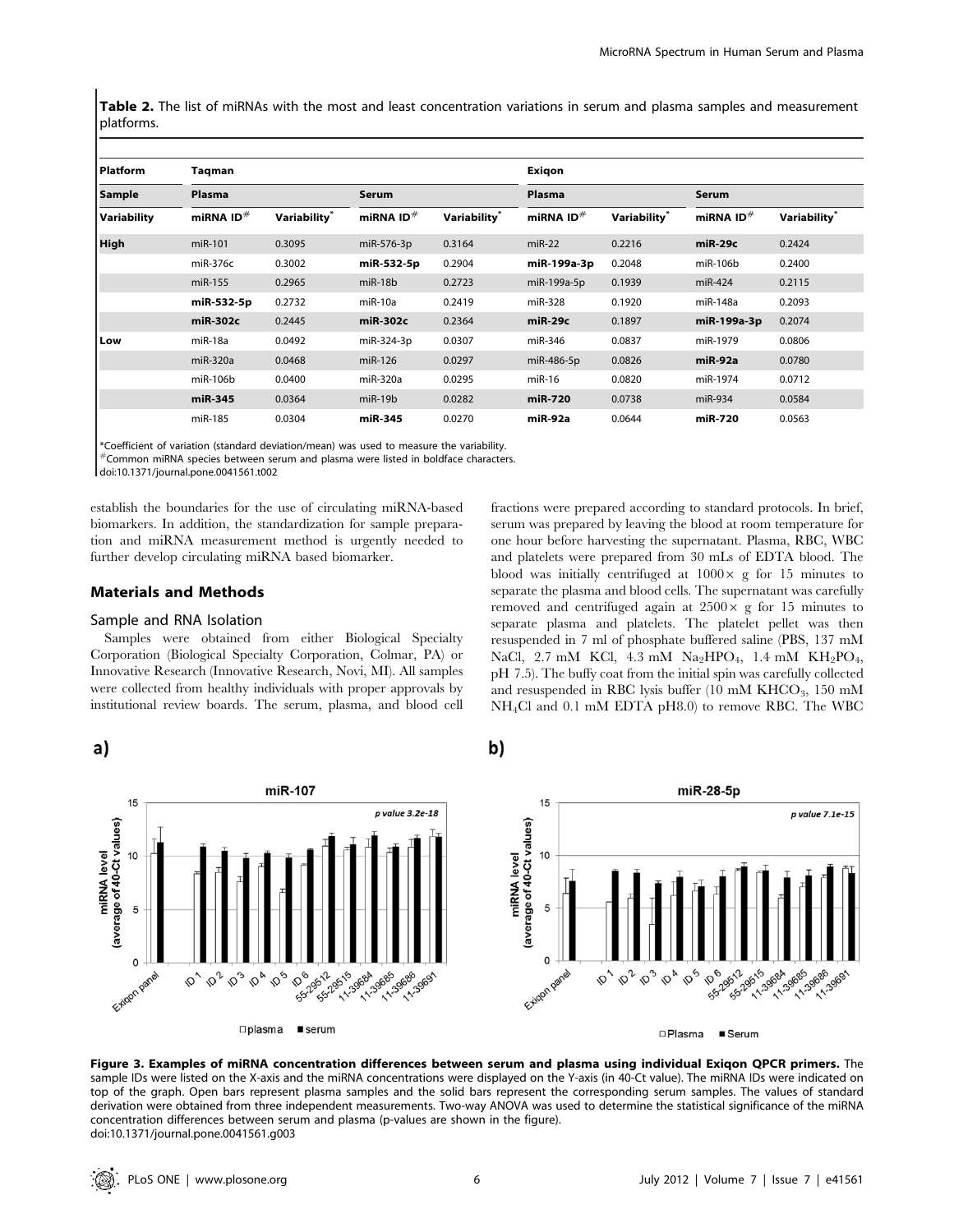

Figure 4. Certain miRNAs showing different measurement efficiency between measurement platforms. The sample IDs and type of samples were listed on the X-axis. The miRNA concentrations were displayed on the Y-axis (in 40-Ct value). Gray bars represent Exiqon measurement results while solid bars represent the Taqman measurements from the same sample. The values of standard derivation were obtained from three independent measurements. doi:10.1371/journal.pone.0041561.g004

containing solution was then spun at  $1000 \times g$  for 10 minutes to collect WBC. The cell pellet was resuspended in 7 mL of PBS. The RBC fraction was taken directly from the original cell pellet.

For serum or plasma, total RNA was extracted from 100 µl of the sample using the miRNeasy kit (Qiagen, Valencia, CA) as previously described [6,12]. For RBC, WBC and platelets, 50  $\mu$ l

| <b>Platform</b> | Exigon      |              |            |              |                  |                          |  |  |  |  |  |
|-----------------|-------------|--------------|------------|--------------|------------------|--------------------------|--|--|--|--|--|
| <b>Sample</b>   | <b>WBC</b>  |              | <b>RBC</b> |              | <b>Platelets</b> |                          |  |  |  |  |  |
| Variability     | miRNA ID    | Variability® | miRNA ID   | Variability® | miRNA ID         | Variability <sup>*</sup> |  |  |  |  |  |
| <b>High</b>     | $miR-33a$   | 0.2246       | $miR-520b$ | 0.2578       | $miR-379*$       | 0.2494                   |  |  |  |  |  |
|                 | miR-136     | 0.2245       | miR-33a    | 0.2515       | miR-379          | 0.2300                   |  |  |  |  |  |
|                 | $miR-101*$  | 0.2053       | $miR-517c$ | 0.2184       | miR-369-5p       | 0.2232                   |  |  |  |  |  |
|                 | miR-543     | 0.1964       | miR-338-3p | 0.2169       | miR-190          | 0.2227                   |  |  |  |  |  |
|                 | $miR-96$    | 0.1846       | miR-100    | 0.2150       | miR-654-3p       | 0.2218                   |  |  |  |  |  |
| Low             | miR-30e     | 0.0172       | $miR-26a$  | 0.0076       | miR-423-5p       | 0.0368                   |  |  |  |  |  |
|                 | $miR-27b$   | 0.0161       | $miR-15b$  | 0.0070       | $miR-130a$       | 0.0363                   |  |  |  |  |  |
|                 | miR-23a     | 0.0152       | miR-92a    | 0.0066       | miR-210          | 0.0329                   |  |  |  |  |  |
|                 | $miR-93*$   | 0.0151       | $miR-19b$  | 0.0066       | miR-720          | 0.0284                   |  |  |  |  |  |
|                 | miR-548c-5p | 0.0135       | $miR-30b$  | 0.0063       | miR-1974         | 0.0164                   |  |  |  |  |  |

Table 3. The list of miRNAs with the most and least concentration variations in different blood cell samples and measurement platforms.

\*Coefficient of variation (standard deviation/mean) was used to measure the variability.

 $^{\#}$ Common miRNA species between serum and plasma were listed in boldface characters.

doi:10.1371/journal.pone.0041561.t003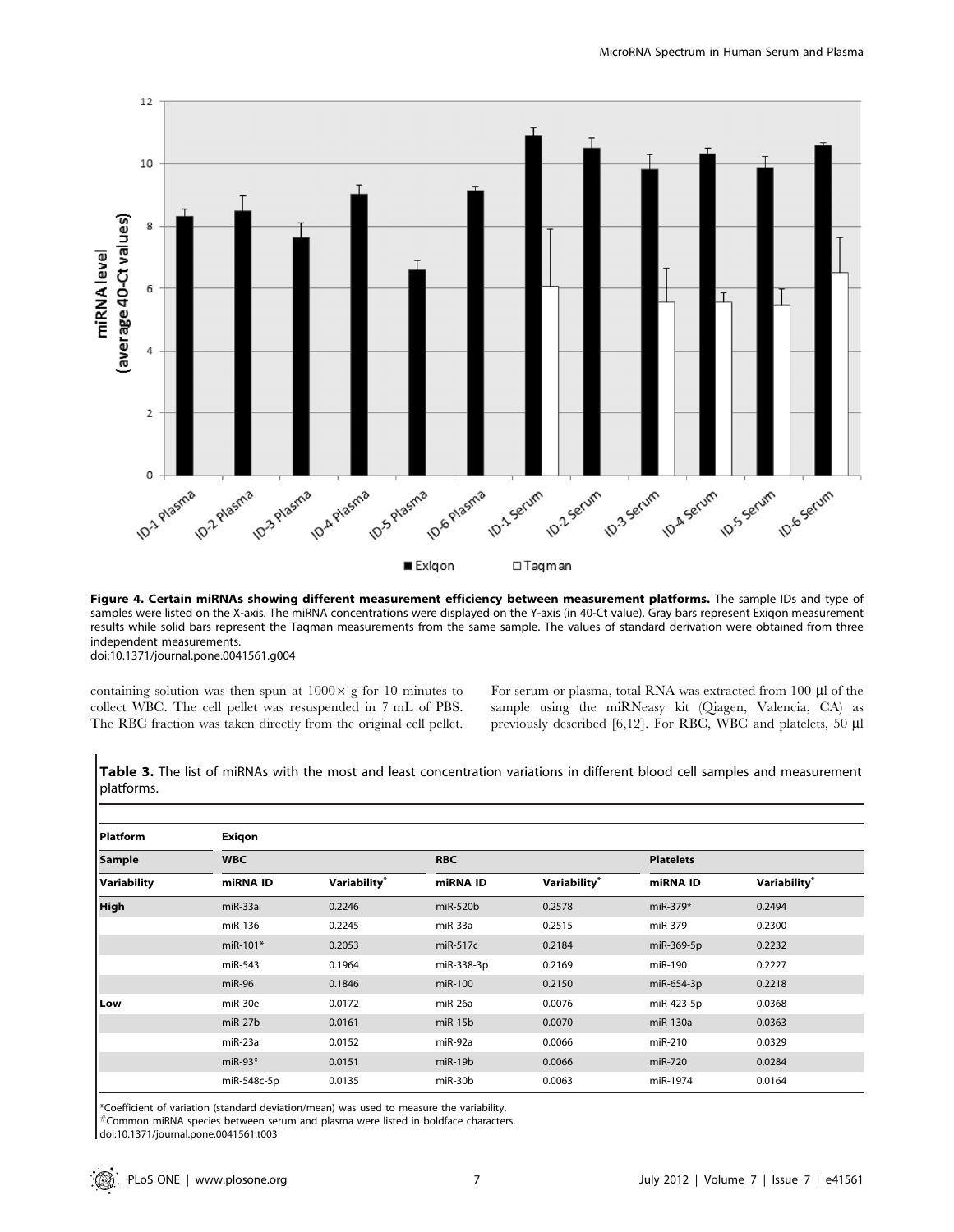of the resuspended cell pellets were used in RNA extraction. The extracted RNA was assessed for quality and quantity with Agilent 2100 Bioanalyzer (Agilent, Santa Clara, CA) and NanoDrop 1000 spectrophotometer (Thermo Scientific, Wilmington, DE).

#### MicroRNA Measurement

For the Taqman assay (Applied Biosystems, Carlsbad, CA), 12  $\mu$ l of isolated RNA was dried and resuspended in 3  $\mu$ l of water. The cDNA was then generated using Megaplex RT Primer pools. Pre-amplification was performed using  $2.5 \mu$ l cDNA according to the manufacturer's protocol. The resulting samples were diluted and loaded onto the TaqMan® Array Human miRNA Panel. For Exiqon (Exiqon, Woburn, MA) miRNA profiling, 20 µl of RNA was used for cDNA synthesis using MiRCURY LNA<sup>TM</sup> Universal RT kit. The cDNA was then diluted and dispensed into the Exiqon Human miRNA panels. Since it is difficult to obtain accurate RNA concentrations we used the same volume of RNA isolated from serum and plasma samples in miRNA measurements. We only used card A in Taqman-based miRNA measurements, since it contained the majority of abundant miRNA species. The blood cell fractions were profiled with Exiqon miRNA panels only. QPCR was conducted with a 7900HT fast real-time PCR system (Applied Biosystems, Foster City, CA). Amplification results were analyzed with SDS 2.3 (Applied Biosystems, Foster City, CA). The amplification curves were individually inspected and miRNAs with abnormal amplification patterns or Ct values greater than 35 were removed from analysis. The complete Taqman and Exiqon QPCR miRNA profiling results are provided in Tables S1 and S2.

#### Supporting Information

Figure S1 The Bioanalyzer electropherogram converted gel like image of RNA isolated from different sample types. The sample types are indicated on the top and the position of 18S and 28S RNAs are labeled by arrows. (TIF)

Figure S2 Comparing the similarity of miRNA spectrum between serum and plasma. Scatter plots were used to demonstrate the similarity of miRNA concentrations between serum and plasma within the same measurement platform (A). The platform was indicated on top of the figure. Different platforms gave low correlation on concentration measurement (B)

#### References

- 1. Almeida MI, Reis RM, Calin GA (2011) MicroRNA history: Discovery, recent applications, and next frontiers. Mutation research 717: 1–8.
- 2. Zhao S, Liu MF (2009) Mechanisms of microRNA-mediated gene regulation. Science in China Series C, Life sciences/Chinese Academy of Sciences 52: 1111–1116.
- 3. Wang GK, Zhu JQ, Zhang JT, Li Q, Li Y, et al. (2010) Circulating microRNA: a novel potential biomarker for early diagnosis of acute myocardial infarction in humans. European heart journal 31: 659–666.
- 4. Mitchell PS, Parkin RK, Kroh EM, Fritz BR, Wyman SK, et al. (2008) Circulating microRNAs as stable blood-based markers for cancer detection. Proceedings of the National Academy of Sciences of the United States of America 105: 10513–10518.
- 5. Adachi T, Nakanishi M, Otsuka Y, Nishimura K, Hirokawa G, et al. (2010) Plasma microRNA 499 as a biomarker of acute myocardial infarction. Clinical chemistry 56: 1183–1185.
- 6. Weber JA, Baxter DH, Zhang S, Huang DY, Huang KH, et al. (2010) The microRNA spectrum in 12 body fluids. Clinical chemistry 56: 1733–1741.
- 7. Wang K, Zhang S, Weber J, Baxter D, Galas DJ (2010) Export of microRNAs and microRNA-protective protein by mammalian cells. Nucleic acids research 38: 7248–7259.
- 8. Etheridge A, Lee I, Hood L, Galas D, Wang K (2011) Extracellular microRNA: A new source of biomarkers. Mutation research 717: 85–90.
- 9. Schwarzenbach H, Hoon DS, Pantel K (2011) Cell-free nucleic acids as biomarkers in cancer patients. Nature reviews Cancer 11: 426–437.

within either serum or plasma samples. The sample type was labeled on top of the figure. The plots were based on the average concentrations of 67 commonly detectable miRNA species in both Taqman and Exiqon QPCR platforms (TIF)

Figure S3 The miRNA concentration between serum and plasma showed some association with miRNA concentrations in platelets and WBC. Scatter plots were used to demonstrate the correlation of miRNA concentration difference between serum and plasma and difference between platelets and plasma (A), WBC and plasma (B), and RBC and plasma (C). The average miRNA concentration differences between serum and plasma were represented on the Y-axis while the average differences between blood cell components and plasma were on X-axis. The plots were based on the average concentrations of 67commonly detectable miRNAs in all the samples.

(TIF)

## Table S1 The serum and plasma miRNA measured by Taqman cards.

(XLS)

Table S2 The serum and plasma miRNA measured by Exiqon miRNA panels.

(XLS)

Table S3 The list of top 5 most abundatn miRNAs in different samples.

(XLS)

Table S4 The list of miRNAs showing preferential expression pattern among different blood components. (XLS)

#### Acknowledgments

We thank David Huang for his technical help. We also thank critical comments and suggestions from Drs. Richard Gelinas and Alton Etheridge.

#### Author Contributions

Conceived and designed the experiments: KW DJG. Performed the experiments: YY SM DB. Analyzed the data: JHC. Wrote the paper: KW DJG.

- 10. Li LM, Hu ZB, Zhou ZX, Chen X, Liu FY, et al. (2010) Serum microRNA profiles serve as novel biomarkers for HBV infection and diagnosis of HBVpositive hepatocarcinoma. Cancer research 70: 9798–9807.
- 11. Kosaka N, Iguchi H, Ochiya T (2010) Circulating microRNA in body fluid: a new potential biomarker for cancer diagnosis and prognosis. Cancer science 101: 2087–2092.
- 12. Wang K, Zhang S, Marzolf B, Troisch P, Brightman A, et al. (2009) Circulating microRNAs, potential biomarkers for drug-induced liver injury. Proceedings of the National Academy of Sciences of the United States of America 106: 4402– 4407.
- 13. Laterza OF, Lim L, Garrett-Engele PW, Vlasakova K, Muniappa N, et al. (2009) Plasma MicroRNAs as sensitive and specific biomarkers of tissue injury. Clinical chemistry 55: 1977–1983.
- 14. Corsten MF, Dennert R, Jochems S, Kuznetsova T, Devaux Y, et al. (2010) Circulating MicroRNA-208b and MicroRNA-499 reflect myocardial damage in cardiovascular disease. Circulation Cardiovascular genetics 3: 499–506.
- 15. Vickers KC, Palmisano BT, Shoucri BM, Shamburek RD, Remaley AT (2011) MicroRNAs are transported in plasma and delivered to recipient cells by highdensity lipoproteins. Nature cell biology 13: 423–433.
- 16. Mittelbrunn M, Gutierrez-Vazquez C, Villarroya-Beltri C, Gonzalez S, Sanchez-Cabo F, et al. (2011) Unidirectional transfer of microRNA-loaded exosomes from T cells to antigen-presenting cells. Nature communications 2: 282